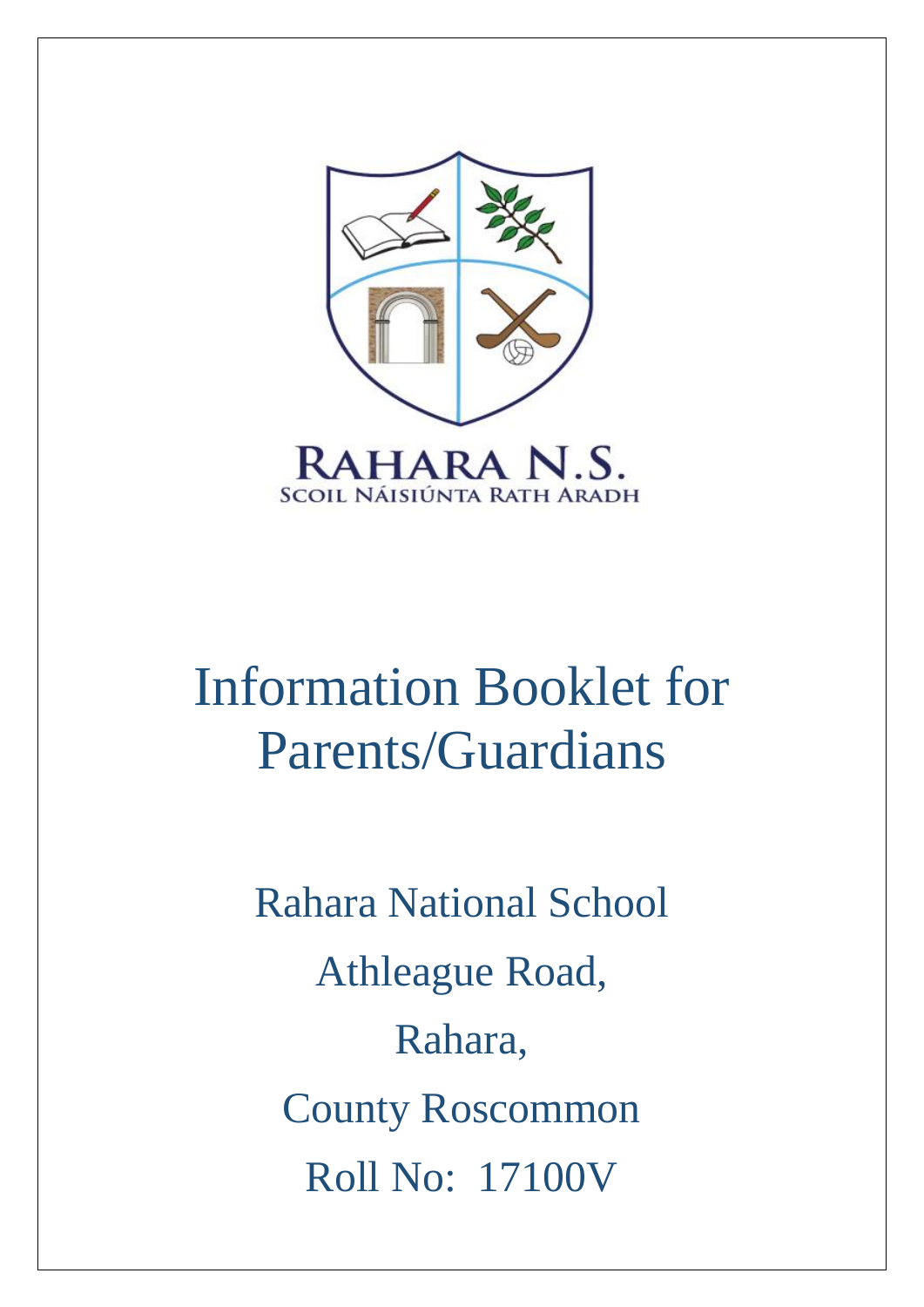## *School Details:*

| Name:<br>Address:          | Rahara National School<br>Athleague Road<br>Rahara<br><b>County Roscommon</b> |  |
|----------------------------|-------------------------------------------------------------------------------|--|
| Roll No:                   | 17100V                                                                        |  |
| Telephone No:              | 090 6623393                                                                   |  |
| e-mail:                    | raharans@gmail.com                                                            |  |
| <b>School Hours:</b>       |                                                                               |  |
| Junior and Senior Infants: | 9:20 a.m. $-$ 2.00 p.m.                                                       |  |
| All Other Classes:         | 9.20 a.m. $-3.00$ p.m.                                                        |  |
|                            |                                                                               |  |

*Children who arrive at school prior to official assembly time are not the responsibility of any member of staff.*

*There is a short break at 11.00 a.m. Lunch break is at 12.40 p.m.*

#### *School Mission Statement:*

*In Rahara N.S., we seek to provide an environment where the Christian values of mutual respect, tolerance, care and justice are encouraged and nurtured.* 

*Our school complements the efforts of parents and parishes in the fostering of a living faith.* 

*Each student is unique and has different gifts and different needs. As a result, our school strives to provide a broad, balanced and relevant curriculum which develops the individual's talents and abilities.* 

*Rahara N.S. encourages self-discipline and responsibility, and fosters the development of skills, which enable students to use their leisure time positively and creatively.* 

*It is our wish that students share fully in the life of the school and leave Rahara N.S. as caring and capable young adults who will contribute positively to their communities.* 

*Rahara N.S. will prepare students to be life-long learners who are able to show positive growth each year academically, physically, socially, and emotionally.*

#### *School Motto:*

*Believe Receive Achieve Respect Connect Learn*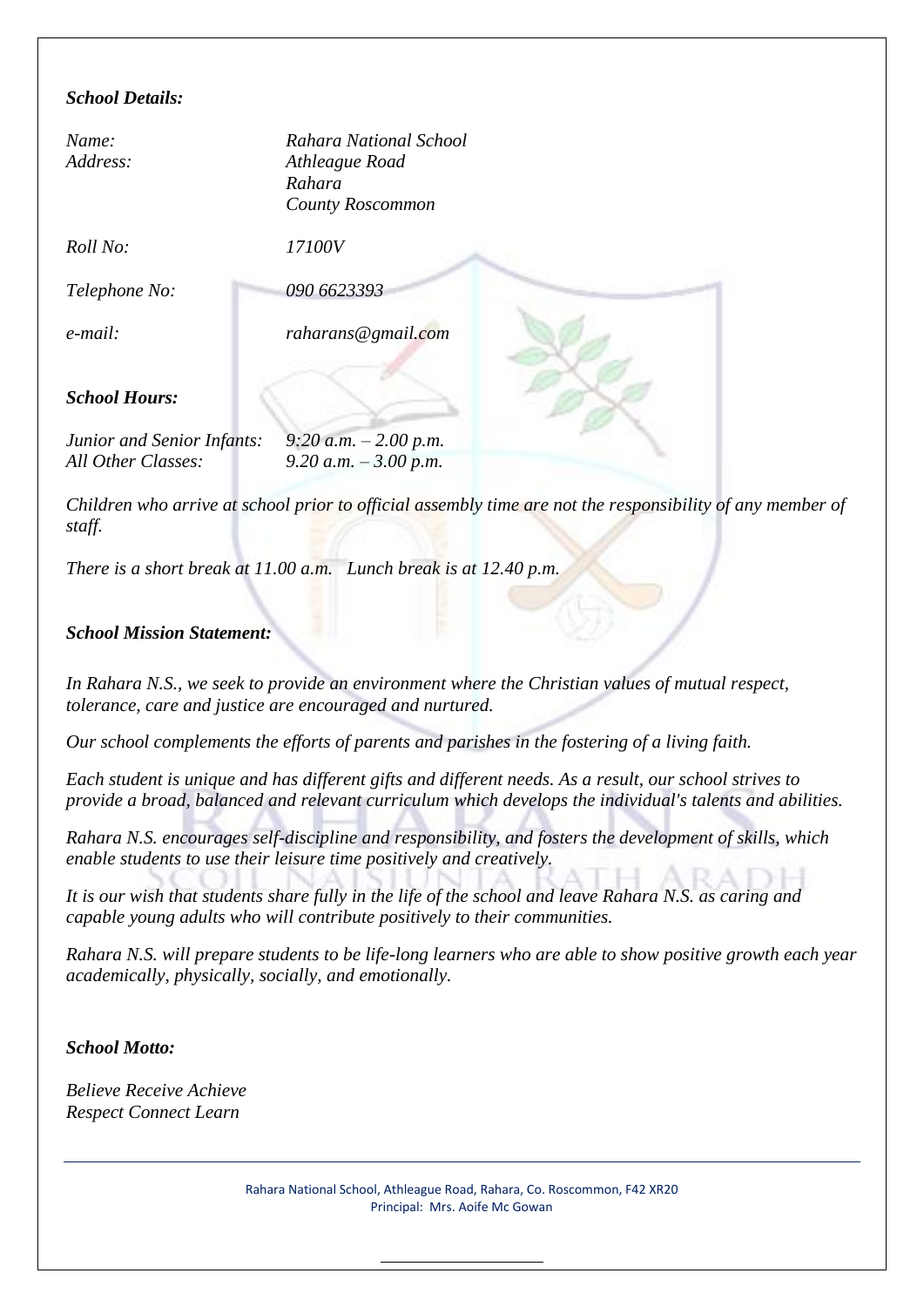#### *School Staff September 2021-2022*

| Mrs. Aoife Mc Gowan<br>$\sim 100$ |                 | Principal Teacher (Junior and Senior Infants,                                    |  |
|-----------------------------------|-----------------|----------------------------------------------------------------------------------|--|
|                                   |                 | $1^{st}$ and $2^{nd}$ classes)                                                   |  |
| Ms. Niamh Watson                  | $\sim 100$      | Deputy Principal & Class Teacher $(3^{rd}, 4^{th}, 5^{th}$ and $6^{th}$ classes) |  |
| Mrs. Kathy Dolan                  | $\sim 100$      | <i>Special Educational Teacher (S.E.T)</i>                                       |  |
| Mr. Oliver Connaughton            | $\sim 10^{-10}$ | <b>Principal Release Day</b>                                                     |  |

#### *Ancillary Staff*

| Care taker             | Padraig Lohan         |  |
|------------------------|-----------------------|--|
| Secretary              | Sheila Fallon         |  |
| <b>Hurling Trainer</b> | Mr. Prionsias Killion |  |
| Gaelic Trainer         | Eugen                 |  |
| <b>Soccer Trainer</b>  | Ashley                |  |
|                        |                       |  |
|                        |                       |  |

#### *Board of Management:*

| Chairperson      | Fr. Ray Milton |                                                              |  |  |
|------------------|----------------|--------------------------------------------------------------|--|--|
| <i>Treasurer</i> |                | Tom Carney (Treasurer)                                       |  |  |
| Secretary        |                | Aoife Mc Gowan (Principal)                                   |  |  |
| <b>Members</b>   |                | Niamh Watson (Teachers Representative)                       |  |  |
|                  |                | <b>Noel Moran (Parents Representative)</b>                   |  |  |
|                  |                | Marie Moran (Parents Representative)                         |  |  |
|                  |                | $\mathbf{r}$ $\mathbf{r}$ $\alpha$ $\mathbf{r}$ $\mathbf{r}$ |  |  |

*Laurence Fallon (Community Representative)* 

**HARADI** 

- *Breege Kenny (Community Representative)*
- *- Tom Carney (Treasurer)*

#### *Timetable:*

*School Commences: 9.20 a.m. Break: 11.00 a.m. Lunch: 12.50 p.m. Dismissal of Infants: 2.00 p.m. General dismissal: 3.00 p.m.*

Scoil Naisiunta Rat

## *Staffing and Organisation:*

*The school is organised into two groups, each consisting of four combined classes. In all subjects the curriculum is matched to cater for children of different abilities, including children with special educational needs.*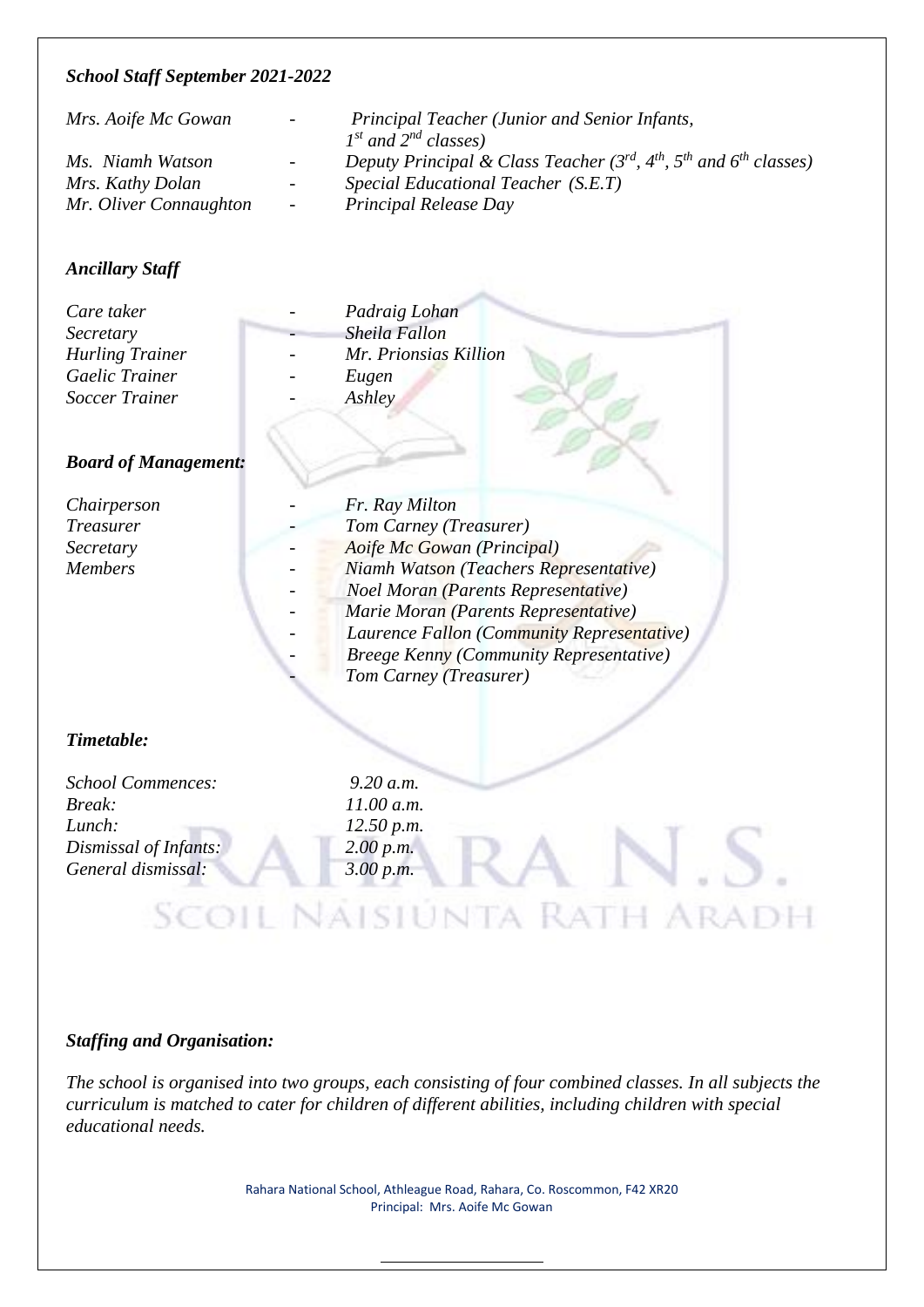## *Rahara National School*

*Rahara National School is a co-educational, Catholic, primary school which strives to provide a welcoming, caring, happy and secure atmosphere and endeavours to enhance the self-esteem of everyone in the school community.*

*Rahara N.S. will identify and address the intellectual, spiritual, physical, moral and cultural needs of the pupils.* 

## *Junior and Senior Classes*

*Infants are not allowed to go home on their own unless this is specifically requested in writing by parents. Whoever collects your child from school should try to be at the school before dismissal time so as not to cause him / her unnecessary anxiety. The pupils in the other classes are dismissed at 3.00 p.m. Pupils who bring bicycles to school are asked to alight at the gates of the school. The Board of Management does not accept responsibility for the children's property.*

## *School Uniform*

*School uniform should be worn at all times. It is as follows:*

Navy crested jumper/cardigan, grey pinafore/skirt/pants & blue t-shirt On PE days pupils may wear plain navy tracksuit bottoms (No Logos/brands) **Please label all items** of the uniform to avoid confusion. School jumpers/cardigans can be ordered from: <https://myschooljumper.ie/collections/rahara-national-school>

## *General*

*Any infectious illness should be notified to the school immediately.* 

*Use of mobile phones is strictly forbidden during school time. If it is absolutely necessary that a child has to bring a mobile phone to school, then the phone must be handed to the teacher. The phone will be returned at the end of the school day.*

*Parents are always welcome at school. If a parent wishes to meet a teacher, it is appropriate to make an appointment so that the teacher may give the parent his/ her undivided attention.*

## *Religious Formation*

*Fr. Milton visits the classes occasionally. The pupils receive Sacraments of First Penance and First Holy Communion when they are in second class. Sixth class pupils receive the Sacrament of Confirmation. Parents are asked to follow the religious programme from the child's book, and help with the religion work when it is sent home.*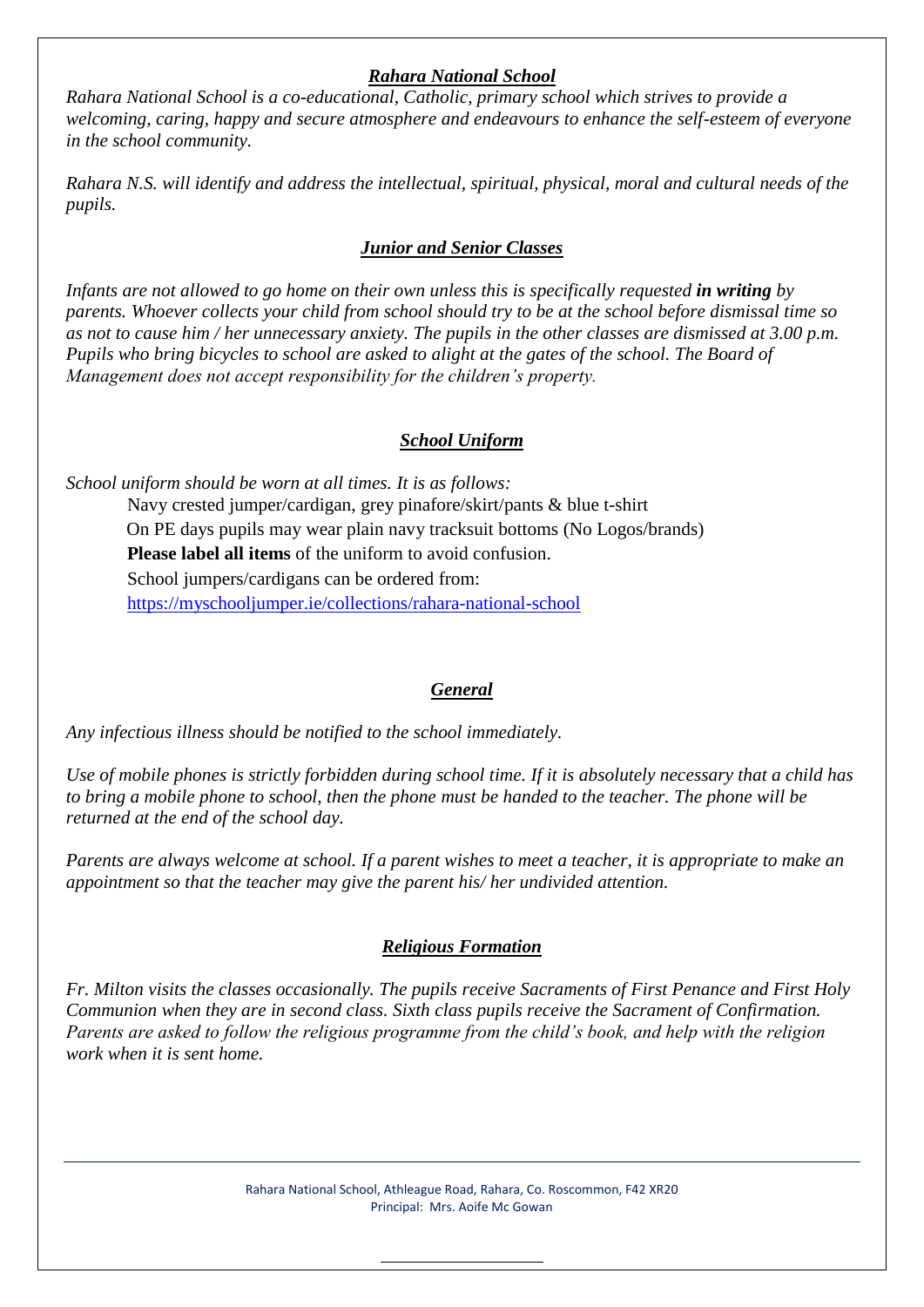## *Homework Policy*

*As a general rule, every child from first to sixth class inclusive is given homework each night. Parents are asked to ensure that their children complete their homework. In the event of the homework not being attempted or not completed, teachers may insist that the homework is completed by the children during break time or at the weekend. Infants will get a small amount from homework from October to help reinforce their phonics and tricky/dolch words.*

*The recommended average time for homework ranges from fifteen minutes in first class to thirty minutes in senior classes. At the start of each school year it takes the teacher time to adjust to the amount of homework given to the standard of each class. So please have patience over this "settling in" period.* 

*Do not do the child's homework for him /her. Work set for homework will have been prepared in class. Please check your child's homework for neatness and point out mistakes. Oral work is as important as written work. Please listen to your child reading, and examine spellings and tables.* 

*Parents should sign the homework notebook each night, if requested by the class teacher. As a general rule, homework is not given at the weekends. Homework must be done unless there is satisfactory explanation, either written or oral, from a parent or guardian.*

## *Healthy Lunches*

*We encourage children to bring healthy lunches to school, and to choose from the following foods regularly*

SILIN

- *Bread/scones*
- *Pitta bread*
- *Fruit*
- *Raw vegetables*
- *Cheese, lean meat, eggs, fish, smooth peanut butter, salad*
- *Fruit Juice*
- *Yoghurt Drinks*
- *Milk*
- *Water*
- *Soup*

#### *We recommend the following foods as treats:*

- *Fresh fruit*
- *Raisins*
- *Yoghurt or Yoghurt drinks*

*We discourage the following foods:*

- *Sausage rolls*
- *Cereal bars*
- *Granola bars*
- *Health bars*
- *Chocolate/icing covered bars/cakes/biscuits/treats*

Rahara National School, Athleague Road, Rahara, Co. Roscommon, F42 XR20 Principal: Mrs. Aoife Mc Gowan

RATH ARADH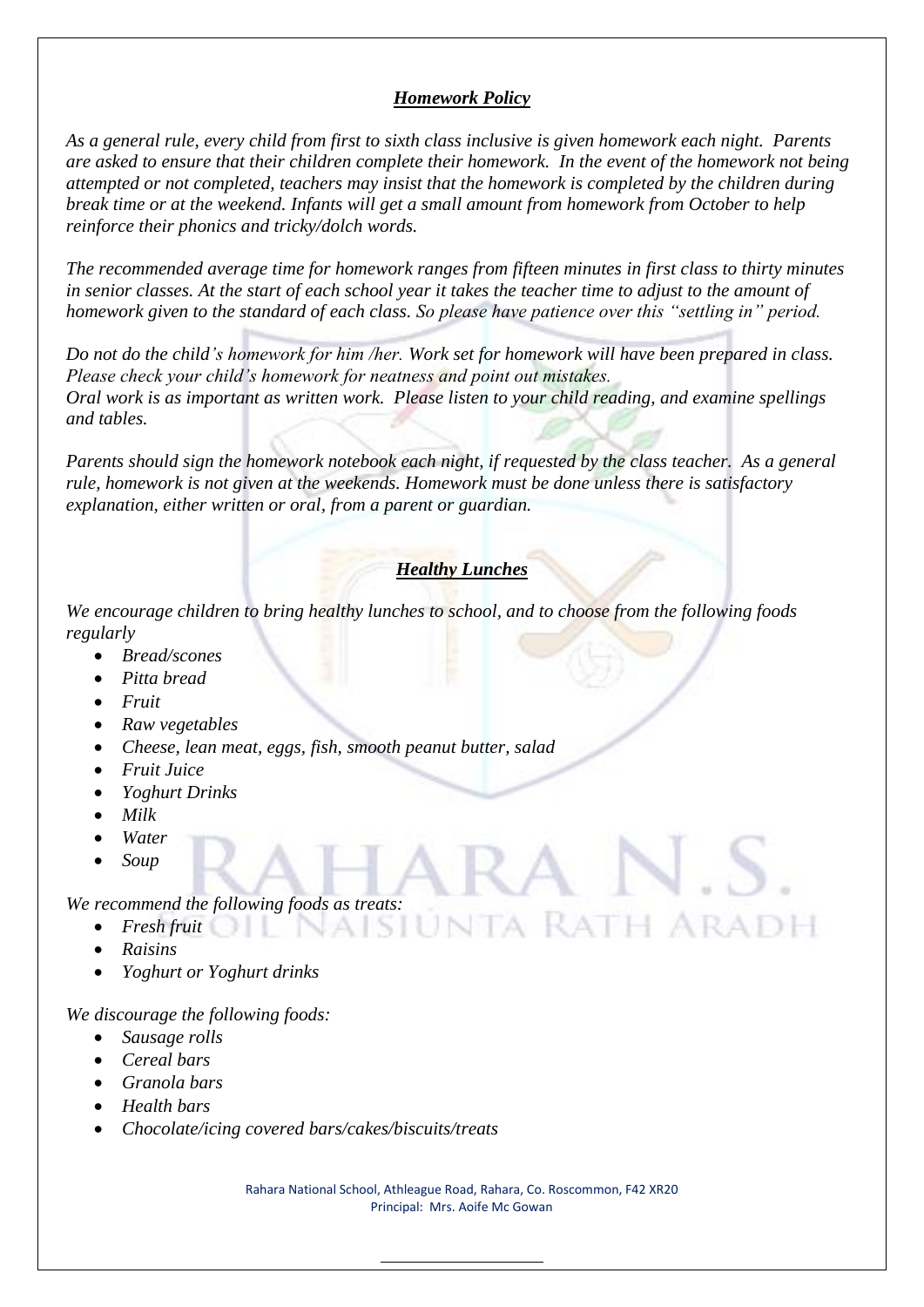## *Please do not allow your child to bring chewing gum or nuts to school.*

*A small treat will be limited to Fridays only.*

*Children are encouraged to eat their lunches and to bring home any uneaten lunch.* 

## *RAHARA N.S. CODE OF BEHAVIOUR*

#### **This Code of Behaviour should be read in conjunction with Rahara N.S. Anti-Bullying policy**

This Code of Behaviour is formulated by the Board of Management of Rahara N.S. in accordance with the guidelines *Developing a Code of Behaviour: Guidelines for Schools, NEWB, 2008 and* Section 23 of the Education (Welfare) Act 2000. Consultation has taken place with the various stakeholders in the formulation of this policy.

#### **Rationale**

- The Code of Behaviour has been reviewed at this particular time to ensure the existing policy is in compliance with legal requirements and good practice as set out in *Developing a Code of Behaviour: Guidelines for Schools, NEWB, 2008.*
- It is a requirement under the Education Welfare Act, 2000, Section 23 (1) which refers to *the obligation on schools to prepare a code of behaviour in respect of the students registered at the school. It details in Section 23(2), that the code of behaviour shall specify:*
	- *A. The standards of behaviour that shall be observed by each student attending the school;*
	- *B. The measures that shall be taken when a student fails or refuses to observe those standards;*
	- *C. The procedures to be followed before a student may be suspended or expelled from the school concerned;*
	- *D. The grounds for removing a suspension imposed in relation to a student; and*
	- *E. The procedures to be followed in relation to a child's absence from school.*

#### **Relationship to characteristic spirit of the school**

The Code of Behaviour endeavours to uphold the Vision Statement of Rahara N.S. which states,

'Each pupil, through an encouraging learning environment, will be motivated to achieve his/her full potential, be a self-confident, caring and capable person who will contribute positively to his/her community and be respectful in an ever-changing world.'

#### **Aims**

The code aims at:

- Creating a caring environment where each child can feel secure and confident, so that teaching and learning can be effective and children can develop to their full potential.
- Developing a positive approach to discipline in pupils, based on respect and tolerance of others.
- Maintaining good order throughout the school and respect for the school environment.
- Accommodating the individuality of each child while acknowledging at the same time the right of each child to an education in a relatively disruptive free environment.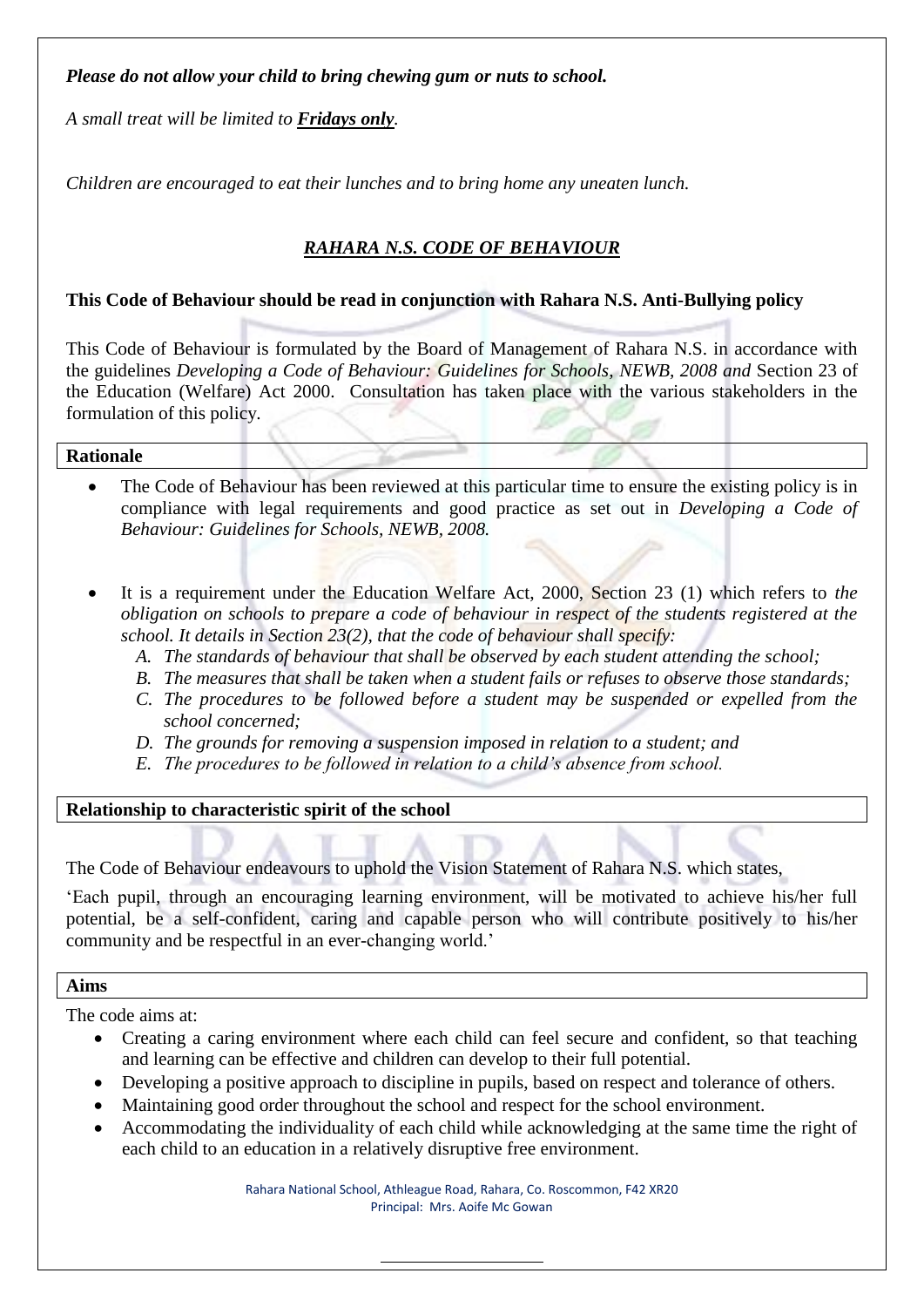## **Content of policy**

The policy is addressed under the following headings.

#### **1. Guidelines for behaviour in the school**

Each pupil is expected to be well behaved and to show consideration for other children and adults Each pupil is expected to show respect for the property of the school, other children's and their own belongings

Each pupil is expected to attend school on a regular basis and to be punctual

Each pupil is expected to do his/her best both in school and for homework.

## **2. Whole school approach to promoting positive behaviour**

The Board of Management, Principal, Staff, Parents and Pupils of Rahara N.S. have roles to play in the success of Code of Discipline.

#### **The Board of Management is expected to:**

- Provide a comfortable, safe environment.
- Support the Principal and staff in implementing the code. Ratify the code.

#### **The Principal is expected to:**

- Promote a positive climate in the school.
- Ensure that the Code of Behaviour is implemented in a fair and consistent manner.
- Arrange for review of the Code, as required.

#### **Members of staff are expected to:**

- support and implement the school's code of behaviour;
- to be familiar with and follow the school's policy on "Child Protection".
- create a safe, welcoming environment for each pupil;
- praise desirable behaviour;
- facilitate pupils to reach their full academic potential;
- recognise and provide for individual talents and differences among pupils
- be courteous, consistent and fair;
- keep opportunities for disruptive behaviour to a minimum;
- deal appropriately with misbehaviour;
- record instances of serious misbehaviour or repeated instances of misbehaviour in the school incident book;
- communicate with parents when necessary, always with courtesy and respect;
- provide reports on matters of concern.

#### **Parents are expected to:**

- ensure their children attend school regularly and punctually
- encourage their children to do their best and to take responsibility for their work
- be aware of and cooperate with the school's rules and system of rewards and sanctions
- attend meetings at the school if requested
- help their children with homework and ensure that it is completed
- ensure their children have the necessary books and materials for school.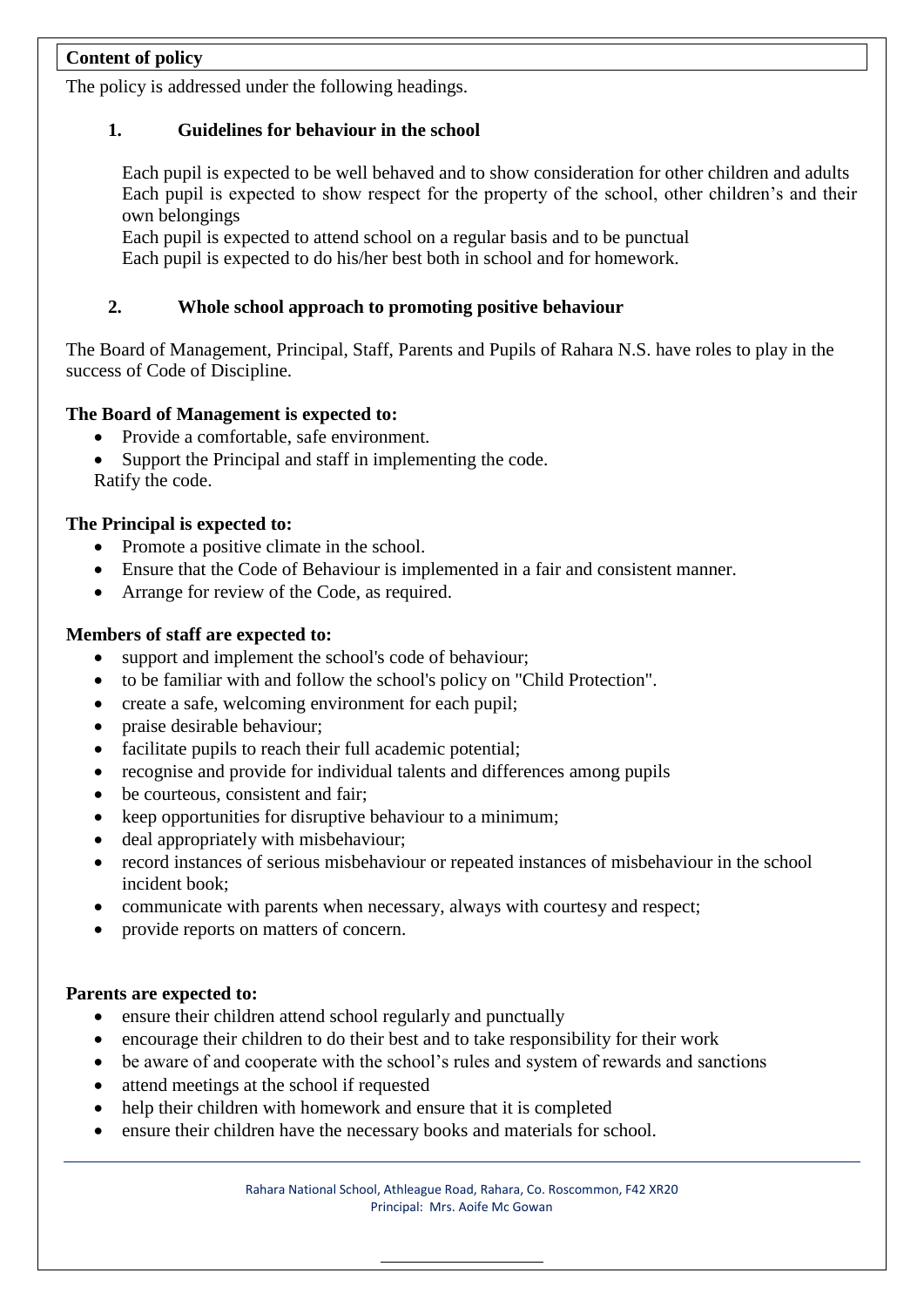- to send a written note to the class teacher explaining their child's absence from school;
- to ensure the school has up-to-date phone numbers of family/friends to be contacted in case of an emergency.
- to arrange and ensure that a family member/friend is contactable and available to attend the school in the event of an emergency.
- to ensure their child has a healthy lunch in school every day in line with the school policy on "Health Eating".
- to arrange meetings with the class teacher and/or principal when they are concerned about any issue relating to their child;
- to encourage children to have a sense of respect for themselves, for others, for their own property and that of others;
- to be interested in, support and encourage their child's school work;
- to communicate to the school problems which may affect a child's behaviour.

## **Pupils are expected to:**

- Attend school regularly and punctually.
- Listen to their teachers and act on instructions/advice.
- Show respect for all members of the school community.
- Respect all school property and the property of other pupils.
- Avoid behaving in any way which would endanger others.
- Avoid all nasty remarks, swearing and name-calling.
- Include other pupils in games and activities.
- Bring correct materials/books to school.
- Follow school and class rules.

## **School Rules:**

School rules at Rahara N.S. are devised with regard to the health, safety and welfare of all members of the school community. It is imperative that adults 'practise what they preach' in their interaction with children every day. The School Rules listed below provide clear guidelines for all members of the school community.

- Pupils enter and leave the school building at all times in an orderly fashion.
- In the interest of safety, they must walk within the school building.
- Pupils are expected to treat all staff members, themselves and each other with due respect and courtesy.
- Any behaviour that interferes with the rights of others to learn and to be safe is unacceptable.
- Inappropriate language will not be tolerated.
- We encourage pupils to wear their full school uniform.
- Jewellery is not allowed during sporting activities.
- Hairsprays/gels/deodorants are not allowed. Roll-on deodorants may be used by 4<sup>th</sup>-6<sup>th</sup> classes if required.
- Chewing gum, glass bottles, correction fluids, other solvents, matches, cigarettes, alcohol or drugs are not allowed.
- Cycling in school grounds is not allowed
- We encourage children to bring healthy lunches
- Children shall not have mobile phones during school hours. If a child is found with a mobile phone during school hours, it will be taken away by the teacher and only returned to the parents/guardians. In **exceptional circumstances** the parent/guardian may make arrangements with the school and the phone will be held for the child for use after school hours.
- Pupils must respect the school building and property. If any deliberate damage is caused, the parent/guardian will be responsible for the cost of repair/replacement.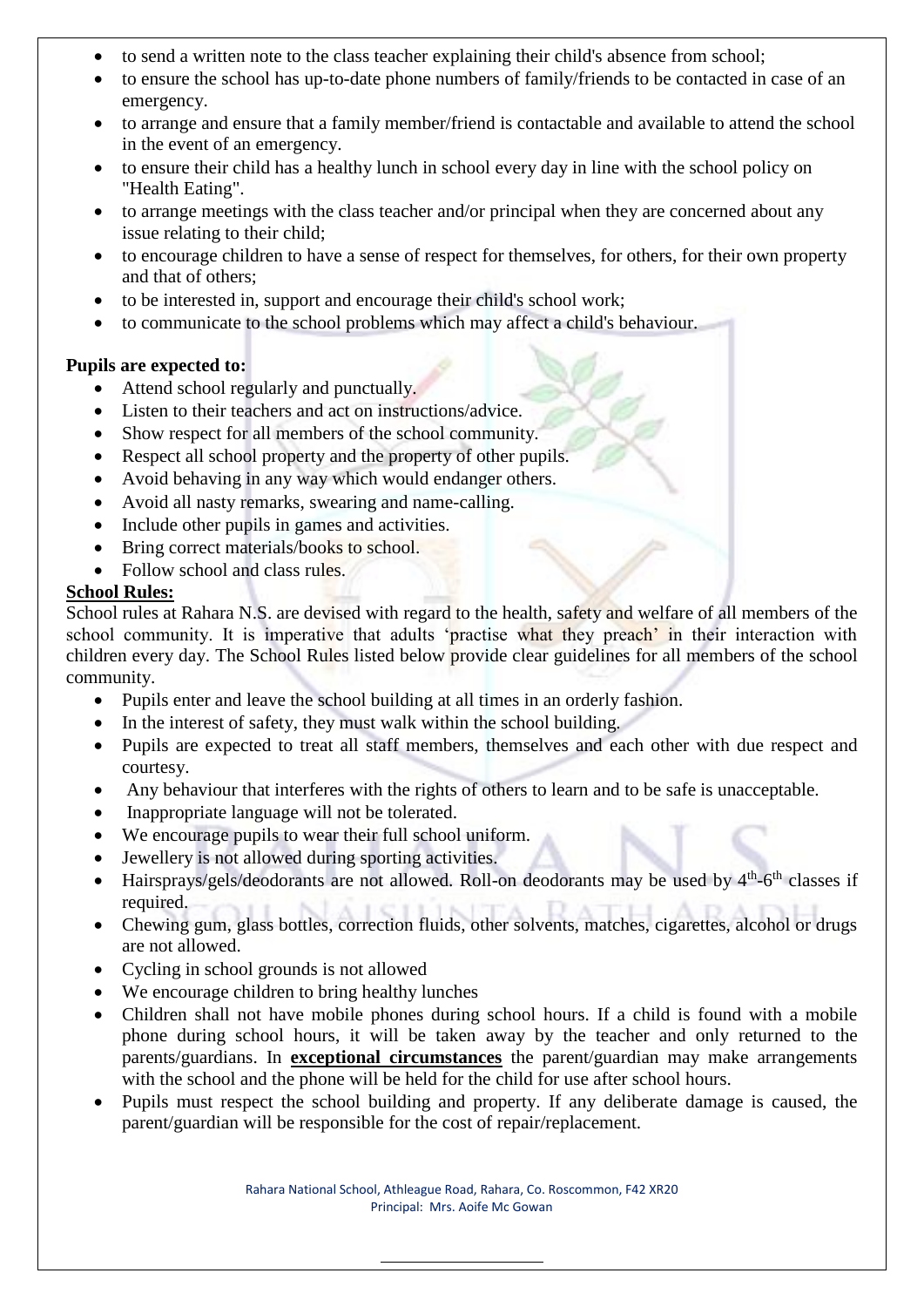## **School Environment:**

We pride ourselves on obtaining and flying the School's Green Flag denoting an environmentally friendly policy.

- Pupils are expected to value our school environment and to care for it. The playground is a litterfree zone.
- To protect the environment, the school is involved in various projects: **Composting**: Fruit peels, pencil parings, etc. are collected for the purpose of composting **Recycling:** Waste paper and cardboard are collected for recycling.
- All pupils must bring home their own waste (including wrappers/containers) from their lunch/snack – this includes Afterschool

## **Behaviour in Class and in School Building:**

- Pupils must not behave in such a manner as to disrupt class work or to cause unnecessary disturbance.
- It is school policy that every pupil listens to the class teacher, works hard; making best use of his/her time in school.

## **Behaviour in the Playground:**

- All pupils have a right to enjoy their time out in the playground in a safe environment at break periods.
- Misdemeanour consists of any action that puts the safety of self or others at risk.
- Fighting, rough play, abusive/bad language or any physical force is not tolerated.
- In the interests of safety, climbing on the perimeter walls is strictly forbidden.
- Children do not enter the school building without getting permission from teacher on yard duty. Children must remain within clear view of teacher on yard duty at all times.

## **Swimming Days**

• All children shall obey the rules of the Coral Leisure Centre Roscommon and the rules of Rahara N.S.

## **School Tours and outside school activities**

 The code of behaviour will apply where pupils, although outside the school, are still the responsibility of the school e. g. school tours, games, extra-curricular activities and attendance at events organised by the school.

## **3. Positive strategies for managing behaviour**

## **Strategies to promote Positive Behaviour:**

- Ensuring that pupils are treated fairly, equally and firmly
- A quiet word or gesture to show approval
- Matching work with pupil's abilities.
- A comment in a pupil's exercise book
- A visit to another member of staff or the Principal for commendation
- A word of praise in front of a group or class
- Delegating some responsibility or privilege
- A mention to a parent written or verbal
- Use of Circle Time

(The above list is not comprehensive and consists of examples only.)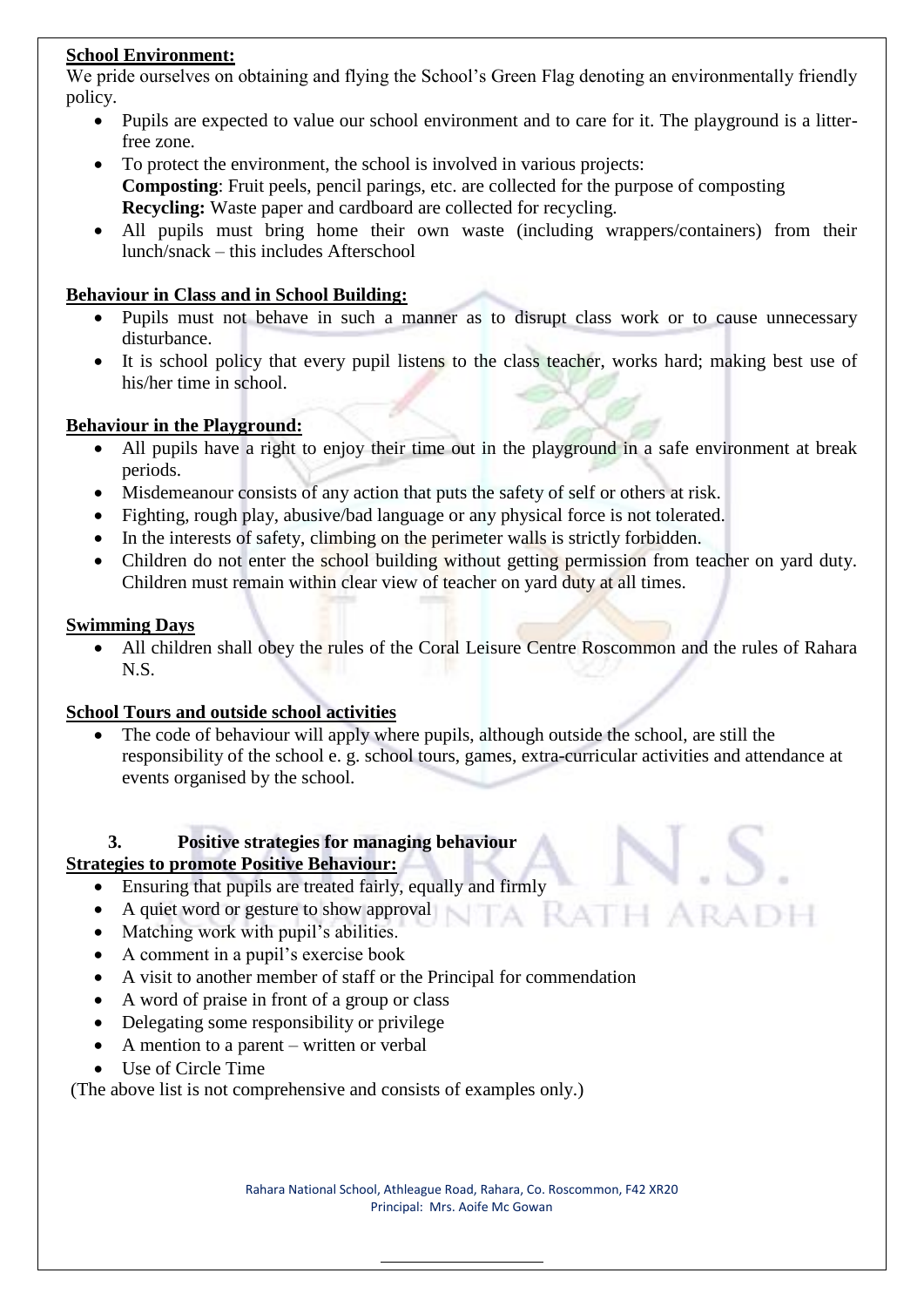## **4. Rewards and sanctions**

#### **REWARDS**

- A quiet word or gesture to show approval
- A comment in a pupil's exercise book
- A visit to another member of staff or the Principal for commendation
- A word of praise in front of a group or class
- Delegating some responsibility or privilege
- A mention to a parent written or verbal
- Golden Time in the senior classes

## **SANCTIONS**

The use of sanctions is an important element in the school code. They are used in a corrective way and are intended to help the child to change and improve his or her behavioural patterns.

- The nature of the misbehaviour and the age of the child
- The frequency, duration and persistence of the behaviour
- Whether it is part of an escalating pattern of poor behaviour
- The context of the behaviour, will determine the strategies to be employed

## **Disciplinary Actions and Sanctions to deal with Misdemeanours:**

The degree of misdemeanours i.e. minor, serious or gross, will be judged by the teachers and/or Principal based on a common sense approach with regard to the gravity, frequency, persistence, context of such misdemeanours. Whether it is part of an escalating pattern of poor behaviour will also be considered.

## **Examples of Minor Misdemeanours:**

Interrupting class work/ arriving late for school/ running in school building/not listening and speaking out of turn/leaving seat without permission at break or lunch time/ placing unfinished food in bins/ leaving litter around school/ not wearing correct uniform/ being discourteous or unmannerly/ not completing homework without good reason/ not bringing explanation notes for absences and homework/ cycling in school grounds

## **Examples of steps to be taken by teachers when dealing with Minor Misdemeanours**

- The class teacher will normally deal with classroom misdemeanours.
- Verbal reprimand and reasoning with the pupil, including advice on how to improve, setting realistic targets.
- Time out from friends and others (to reflect on the misbehaviour).
- Loss of privileges such as Game time, extra recreation time etc.
- Noting incidence of misbehaviour in incident book
- Note to parents.

## **Examples of steps to be taken when dealing with REGULAR occurrences of Minor Misdemeanours:**

- A record is kept of regular instances of misdemeanour.
	- Following **three** instances of misdemeanour the pupil is sent to Principal.
	- Class teacher meets with parent(s)/guardian. Communicating with parents sooner rather than later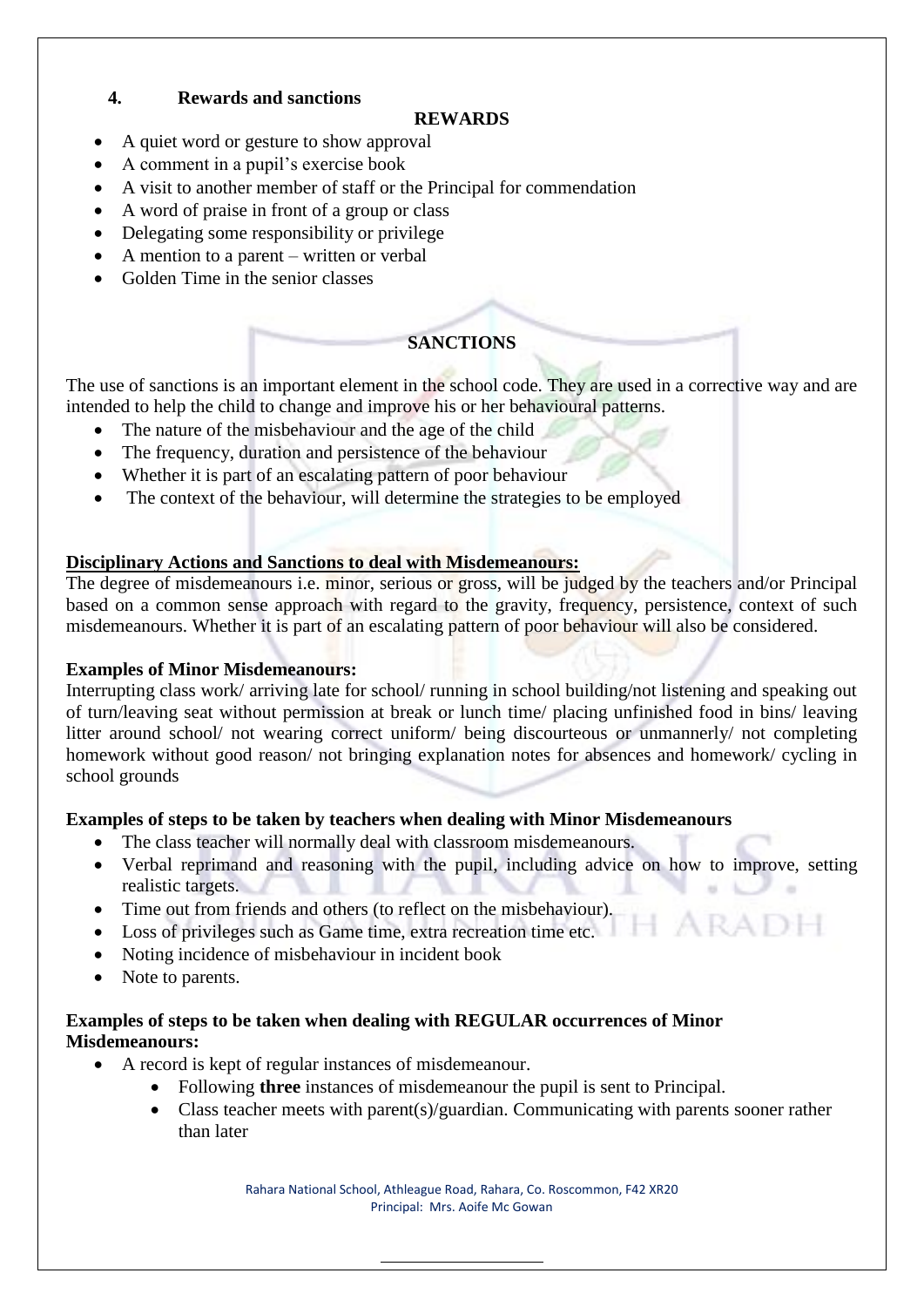Principal meets parent(s)/guardians concerning behaviour.

## **Examples of Serious Misdemeanours:**

Constantly disruptive in class/ telling lies/stealing/damaging or interfering with another person's property/bullying/back answering a teacher/leaving school premises during school day without appropriate permission/ using or writing unacceptable language/ bringing alcohol, drugs, cigarettes, matches or constantly bringing chewing gum, glass bottles, correction fluids or other solvents to school/ deliberately injuring a fellow pupil or partaking in any activity which would put themselves or others in danger/ deliberately leaving taps on/ misuse of fire equipment.

## **Disciplinary Actions and Sanctions to deal with Bullying:**

Bullying is a serious misdemeanour and the sanctions applied are the same as those listed below for serious misdemeanours.

- Apology to the victim
- A record is kept. Pupil/s write an account of the incident/s that lead to the Bullying behaviour and what they have learned from this episode in their lives – parents must sign this.
- Pupils may be removed from activity if endangering self or others.
- Pupil is sent to Principal/Deputy Principal and made aware that suspension could be a possibility
- In cases where it has been determined that bullying behaviour has occurred the Principal/Deputy Principal informs parents.
- Suspension procedures may follow if deemed necessary by the school authorities.

## **Examples of steps to be taken when dealing with Serious Misdemeanours:**

- A record is kept of all serious misdemeanours.
- Pupils may be removed from activity if endangering self or others
- Pupil is sent to Principal and made aware that suspension could be a possibility
- Principal contacts parent/guardian
- Suspension procedures may follow if deemed necessary by the school authorities.

## **Examples of Gross Misdemeanours:**

Deliberately vandalising school property/ aggressive, threatening or violent behaviour towards a teacher or pupil. Bringing alcohol, drugs, cigarettes, matches to school.

## **Examples of steps to be taken when dealing with Gross Misdemeanours:**

- A record is kept
- Principal contacts parent/guardian
- Suspension or expulsion may be considered

## **Managing Aggressive or Violent Behaviour**

Every effort will be made to have an emotionally disturbed child referred for psychological assessment without delay. Help will be sought, also, from support services within the wider community, e.g. Community Care services provided by the Western Health Board.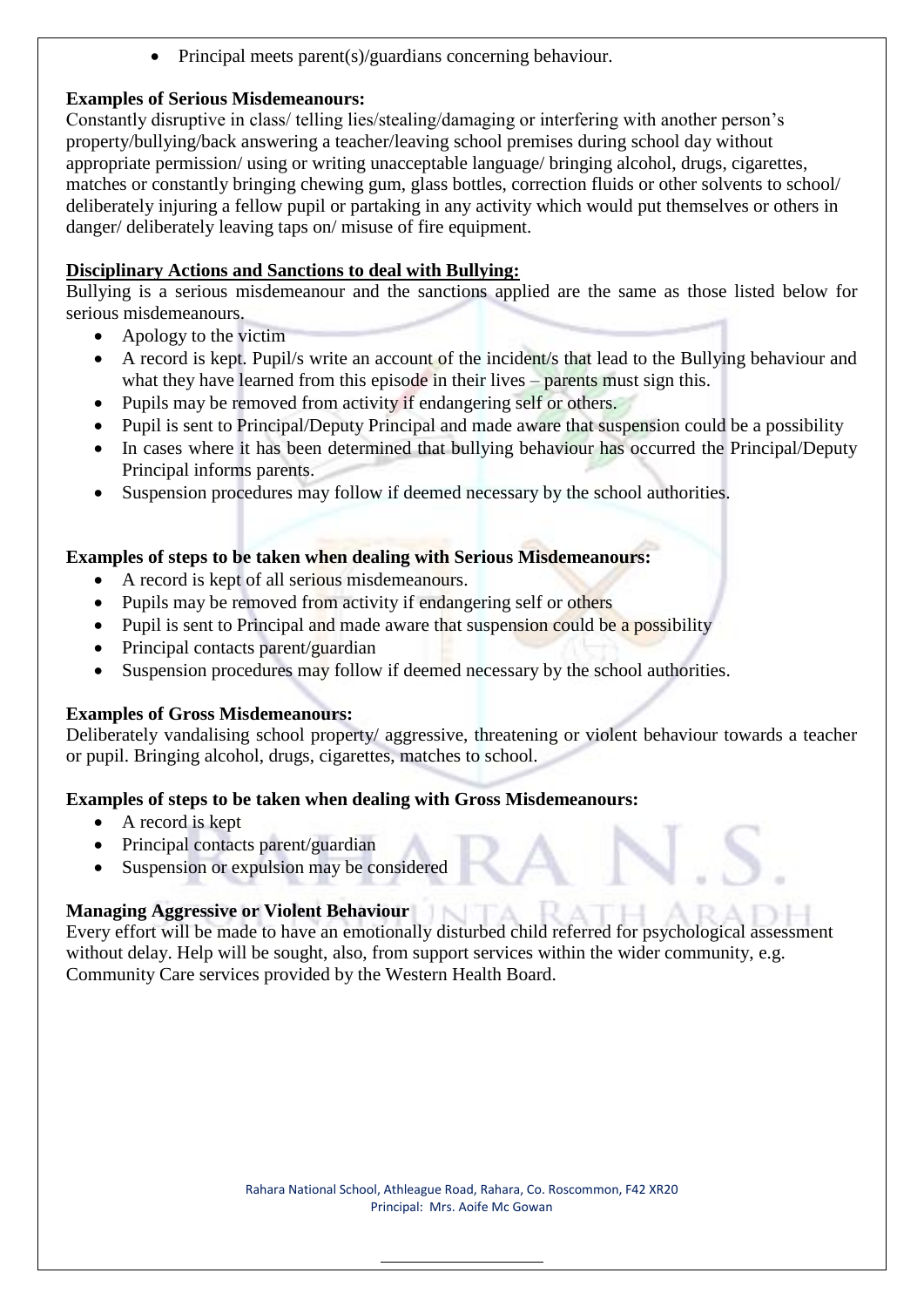## **5. Suspension / Expulsion**

## **SUSPENSION**

(See also NEWB Developing a Code of Behaviour: Guidelines for Schools, Chapter 11, pp 70-78).

For the purpose of this policy suspension is defined as:

'requiring the student to absent himself/herself from the school for a specified, limited period of school days'.

The Board of Management has the authority to suspend a student.

**Grounds for suspension:** The decision to suspend a student requires serious grounds such as that:

- the student's behaviour has had a seriously detrimental effect on the education of other students
- the student's continued presence in the school at this time constitutes a threat to safety
- the student is responsible for serious damage to property.

A single incident of serious misconduct may be grounds for suspension.

**Immediate Suspension:** In exceptional circumstances the Chairperson in consultation with the Principal may consider an immediate suspension to be necessary, where the continued presence of the student in the school at the time would represent a serious threat to the safety of students or staff of the school, or any other person.

**'Automatic Suspension':** The Board of Management may decide, as part of the school's policy on sanctions, and following the consultation process with the Principal, parents, teachers and students, that particular named behaviours incur suspension as a sanction.

## **Procedures in respect of suspension:**

The following procedure will be followed in Rahara N.S.

- An investigation of the facts shall be held to confirm serious misbehaviour.
- Parents will be informed by phone or in writing about the incident.
- Parents will be given an opportunity to respond.

If a student and his/her parents fail to take the opportunity to respond, the Principal will write advising of the gravity of the matter, the importance of attending a re-scheduled meeting and, failing that, the duty of the school authorities to make a decision to respond to the negative behaviour. The school should record the invitations made to parents and their response.

If suspension is still decided upon

- The principal will notify the parent in writing of the decision to suspend. The letter will confirm.
	- o The period of the suspension and the dates on which the suspension will begin and end.
	- o The reasons for the suspension.
	- o Any study programme to be followed.
	- o The arrangements for returning to school, including any commitments to be entered into by the student and the parents.
	- o The provision for appeal to the Board of Management
	- o The provision for appeal to the Secretary General of the DES under section 29 of the Education Act 1998, as amended by the Education (Miscellaneous Provisions) Act 2007. (Only where the total number of days for which the student has been suspended in the current school year reaches 20 days.)
	- o Where the cumulative total of days reached 6, the NEWB will be notified.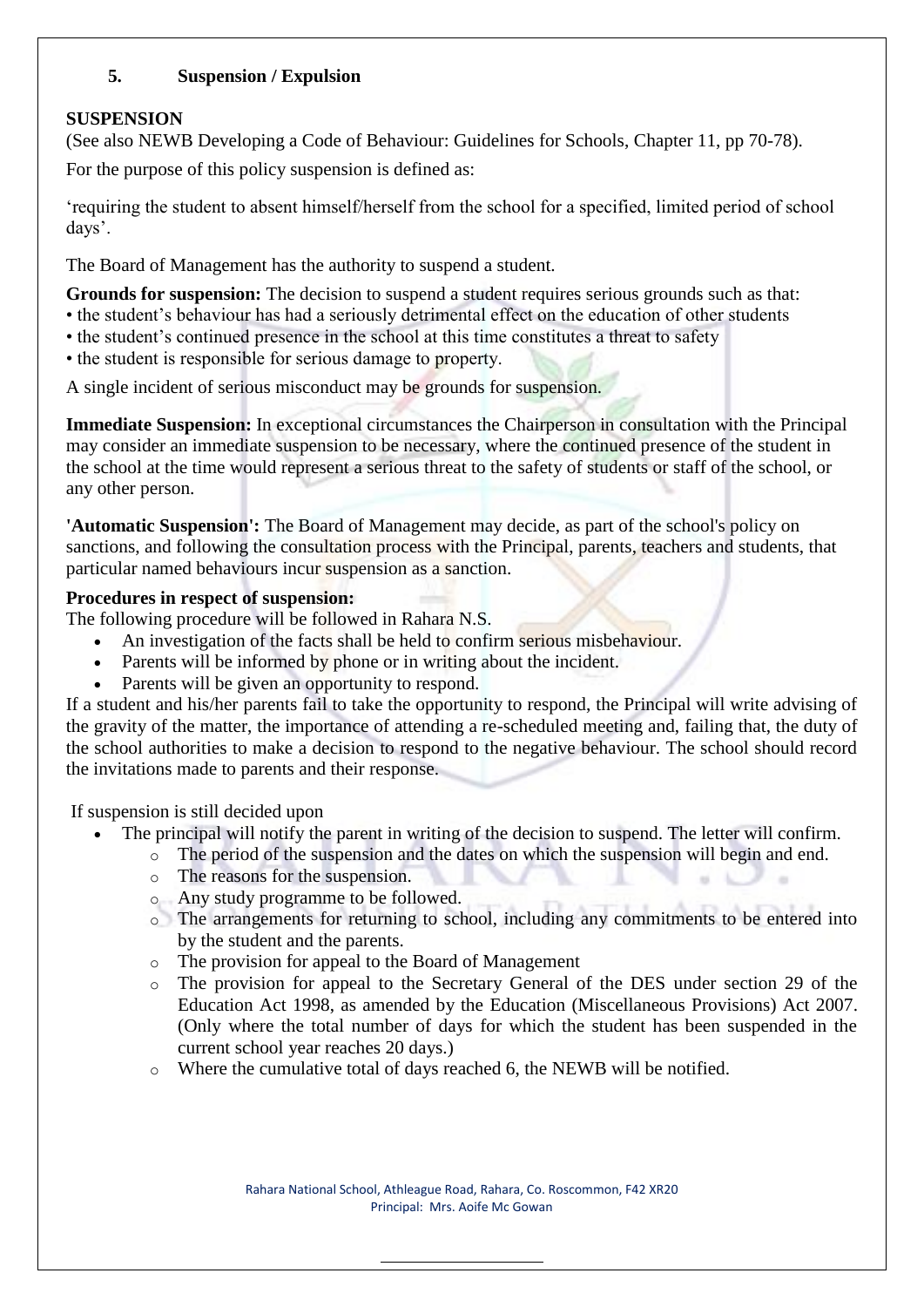## **Records and reports.**

Formal written records will be kept of:

- The investigation (including notes of all interviews held)
- The decision-making process.
- The decision and rationale for the decision.
- The duration of the suspension and any conditions attached to the suspension.

## **EXPULSION:**

(See also NEWB Developing a Code of Behaviour: Guidelines for Schools, Chapter 12, pp 80-87).

A student is expelled from a school when a Board of Management makes a decision to permanently exclude him or her from the school, having complied with the provisions of section 24 of the *Education (Welfare) Act 2000* and with any additional requirements set down by the Patron.

## **Procedures in respect of expulsion.**

- A detailed investigation carried out under the direction of the principal.
- A recommendation to the BOM by the principal
- Consideration by the BOM of the principal's recommendations and the holding of a hearing.
- BOM deliberations and actions following the hearing.
- If BOM is of the opinion that the student will be expelled, the Board must notify the Educational Welfare Officer (EWO) in writing, of its opinion and the reasons for this opinion. The intention to expel a student does not take effect until 20 school days have elapsed after NEWB have received written notification. The NEWB will be notified using a Notice of Intention to Expel form which is available on www.schoolreturn.ie or from the helpline (1890 36 3666). This form will be completed and sent to School Return Section, National Educational Welfare Board, 16-22 Green St, Dublin 7.
- Consultations arranged by the EWO.
- Confirmation of the decision to expel.

## **Appeals**

A parent may appeal a decision to expel to the Secretary General of the Department of Education and Skills (Education Act 1998 section 29)

## **Procedures for notification of pupil absences from school**

Reasons for pupils' absences must be communicated in writing, by parents/guardians to the school and will be retained by the school. To facilitate this, such communications should not be in the homework diary, but on a separate page or sheet of paper. If a child is absent, when the child returns to school s/he should give/send a written note to the class teacher which contains the child's name, the dates of absence and the reason for the absence. These notes will form a record which may be inspected by the Education Welfare Officer on a visit to the school. The school will contact parents when a written explanation for the child's absence is not received by the school.

## **Reference to other Policies**

This Code of Behaviour has been drawn up with reference to the following policies and plans:

- Anti-bullying
- Enrolment
- Record keeping
- Home / School links
- Health & Safety
- Special Educational Needs
- SPHE plan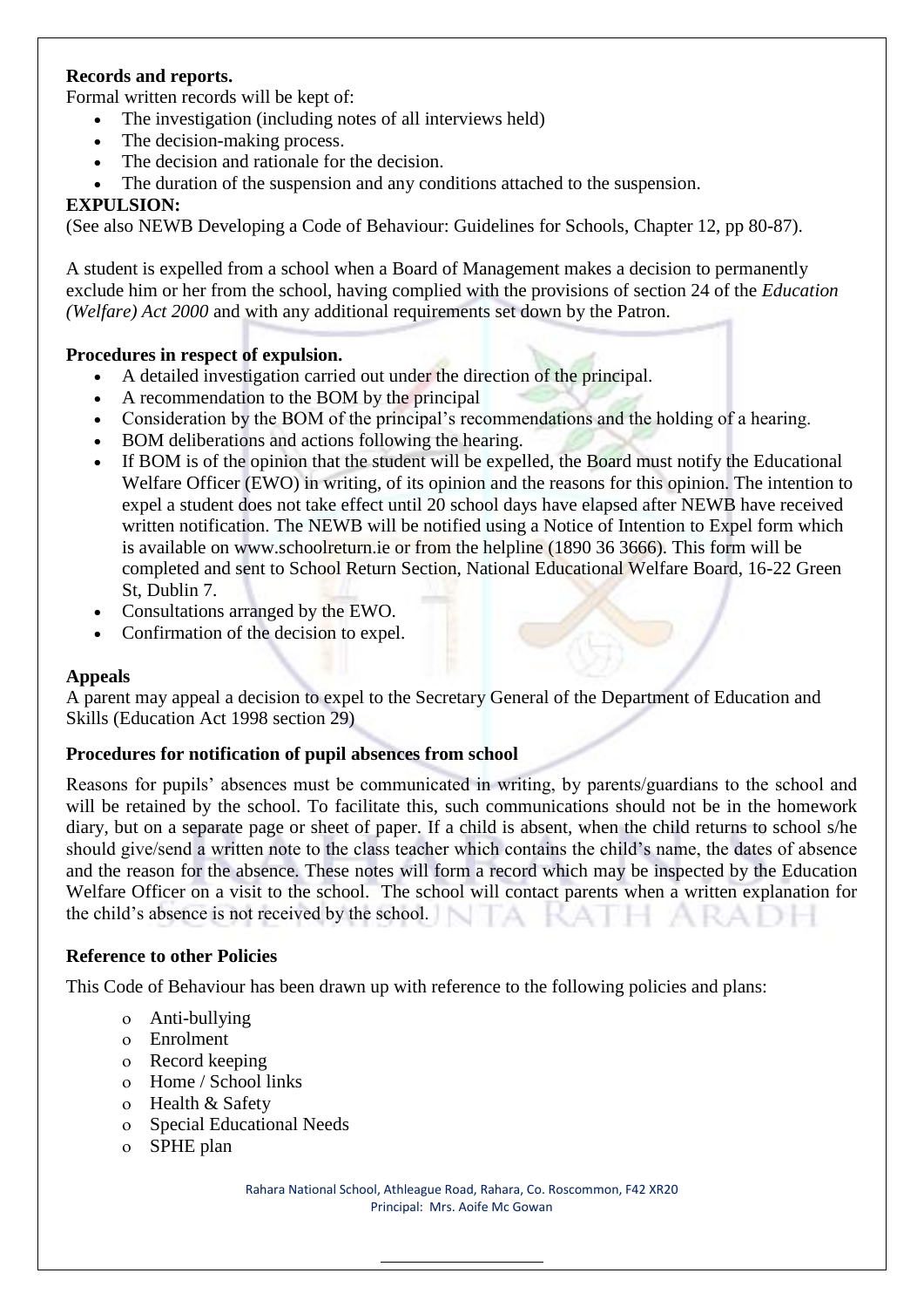#### **Success criteria:**

The success of the Code of Discipline will be judged under the following criteria:

- Improved discipline within the school
- Implementation of the policy by staff
- Feedback from staff, parents and pupils
- Improvements in behaviour

## **MONITORING:**

Each staff member is responsible for the implementation of the Code of Behaviour and Anti-Bullying Policy. Within the classroom the teacher monitors his/her class. Teachers consider themselves responsible for the behaviour of children within sight or sound of them and respond to any instance of unacceptable behaviour. The principal is responsible for monitoring and reviewing Policy at staff level on a regular basis and reports any review the staff deem necessary to the Board of Management.

The Board of Management (BOM) has ultimate responsibility for discipline in the school under its management and a duty to ensure that a fair code of discipline applies therein.

## *RAHARA N.S. ANTI- BULLYING POLICY*

This Anti-Bullying policy should be read in conjunction with the Code of Behaviour, in particular the Sanctions section.

Rahara N.S. believes that its pupils have the right to learn in a supportive, caring and safe environment without fear of being bullied. The school also has a clear policy on the promotion of RESPECT for everybody where it is made clear that bullying is a form of anti-social behaviour. It is important therefore that the school has a clear, written policy to promote this belief, where pupils and parent(s)/guardians are fully aware that any bullying complaints will be dealt with firmly, fairly and promptly.

Bulling is **repeated** aggression, verbal, psychological or physical conducted by an individual or group against others. Isolated incidents of aggressive behaviour, while not condoned, cannot be described as bullying. However, when the behaviour is **systematic** and **ongoing** it is bullying. Bullying affects everyone, not just the bullies and the victims. It also affects those children who watch and less aggressive pupils can be drawn in by the group pressure. Bullying is not an inevitable part of school life or a necessary part of growing up and it rarely sorts itself out.

## **TYPES OF BULLYING**

PHYSICAL: This includes punching, kicking, pushing, hitting or spitting etc. This also includes damaging property of a victim.

VERBAL: Verbal abuse can take the form of name calling, abusive language, slander, slagging, threats etc.

PSYCHOLOGICAL: This includes isolation – exclusion from discussions/ activities, extortion – obtaining (e.g. money, lunch, sweets etc.) from a person by force or threat etc.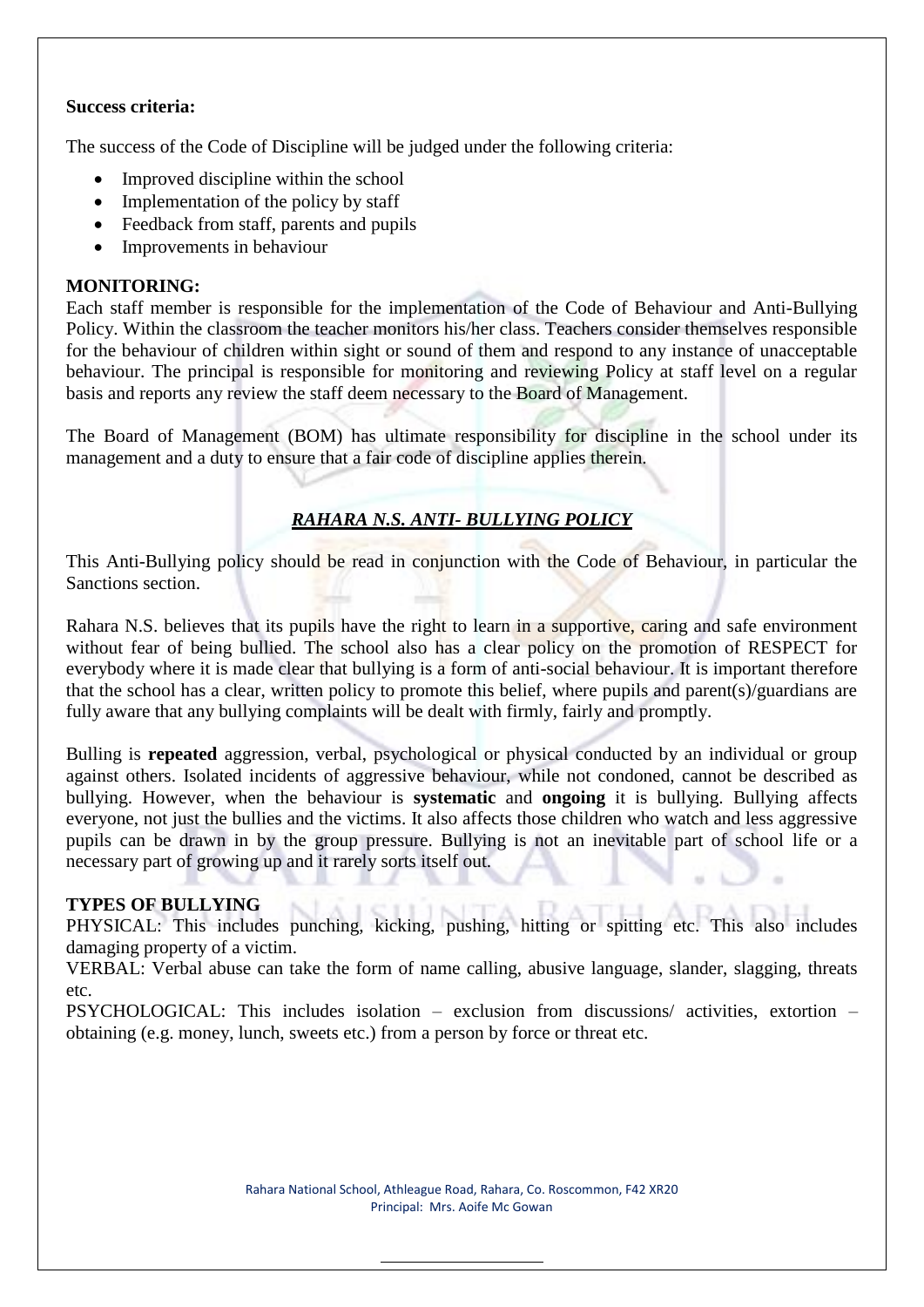# **Combating Bullying and the Action towards Prevention:**

## **Role of Staff**

- The principal and staff exercise constant vigilance in the matter of misbehaviour. Our aim is to prevent misbehaviour rather than control. Positive behaviour is always recognised, affirmed and sought.
- Any complaints of bullying are dealt with quickly, firmly and fairly.
- The principal is informed of any instance of bullying.
- Awareness of bullying as a form of unacceptable behaviour is addressed in the classroom, and through the school RSE and SPHE plans, through the Alive-O religion programme and other informal occasions when the opportunity arises.
- Pupils are taught skills and encouraged to report any incident of bullying.

# **Advice for Pupils**

- Tell yourself that you do not deserve to be bullied, and that it is WRONG.
- Be proud of who you are. It is good to be individual.
- Try not to show that you are upset. It is hard but a bully thrives on someone's fear.
- Be assertive shout NO. Walk away confidently. Go straight to a teacher or member of staff.
- Fighting back makes things worse– So don't fight back. REPORT to a teacher or parent(s)/guardians instead. If you need support find a friend and both of you speak to the teacher.
- Generally, it is best to tell an adult you trust straight away. You will get immediate support.

The teachers will take you seriously and will deal with bullies in a way which will end the bullying and will not make things worse for you.

# IF YOU KNOW SOMEONE IS BEING BULLIED:

- TAKE ACTION Watching and doing nothing looks as if you are on the side of the bully. It makes the victim feel more unhappy and on their own.
- If you feel you cannot get involved, tell an adult IMMEDIATELY. Teachers have ways of dealing with the bully without getting you into trouble.
- Do not be, or pretend to be, friends with a bully.

# **Advice for Parents**

- Look for unusual behaviour in your children. For example, they may suddenly not wish to attend school, feel ill regularly, or not complete work to their normal standard, ask for money or begin stealing money.
- Always take an active role in your child's education by enquiring how they are getting on.
- If you feel your child may be a victim of bullying behaviour, inform the school IMMEDIATELY. Your complaint will be taken seriously and appropriate action will follow.
- It is important to advise your child not to fight back. It can make matters worse.
- Tell your child there is nothing wrong with him/her. It is not her fault that they are being bullied.
- Make sure your child is fully aware of the School Policy concerning Bullying, and that they will not be afraid to ask for help;

# **Procedures for Noting and Reporting an incident of Bullying Behaviour**

- 1. All procedures of bullying, no matter how trivial, will be noted, investigated and dealt with by teachers. In that way pupils will gain confidence in reporting. This confidence factor is of vital importance.
- 2. Serious cases of bullying behaviour by pupils will be referred immediately to the Principal.
- 3. Parent(s) guardians of victims and bullies will be informed by the Principal earlier rather than later of incidents so that they are given the opportunity of discussing the matter. They are then in a position to help and support their children before a crisis occurs.